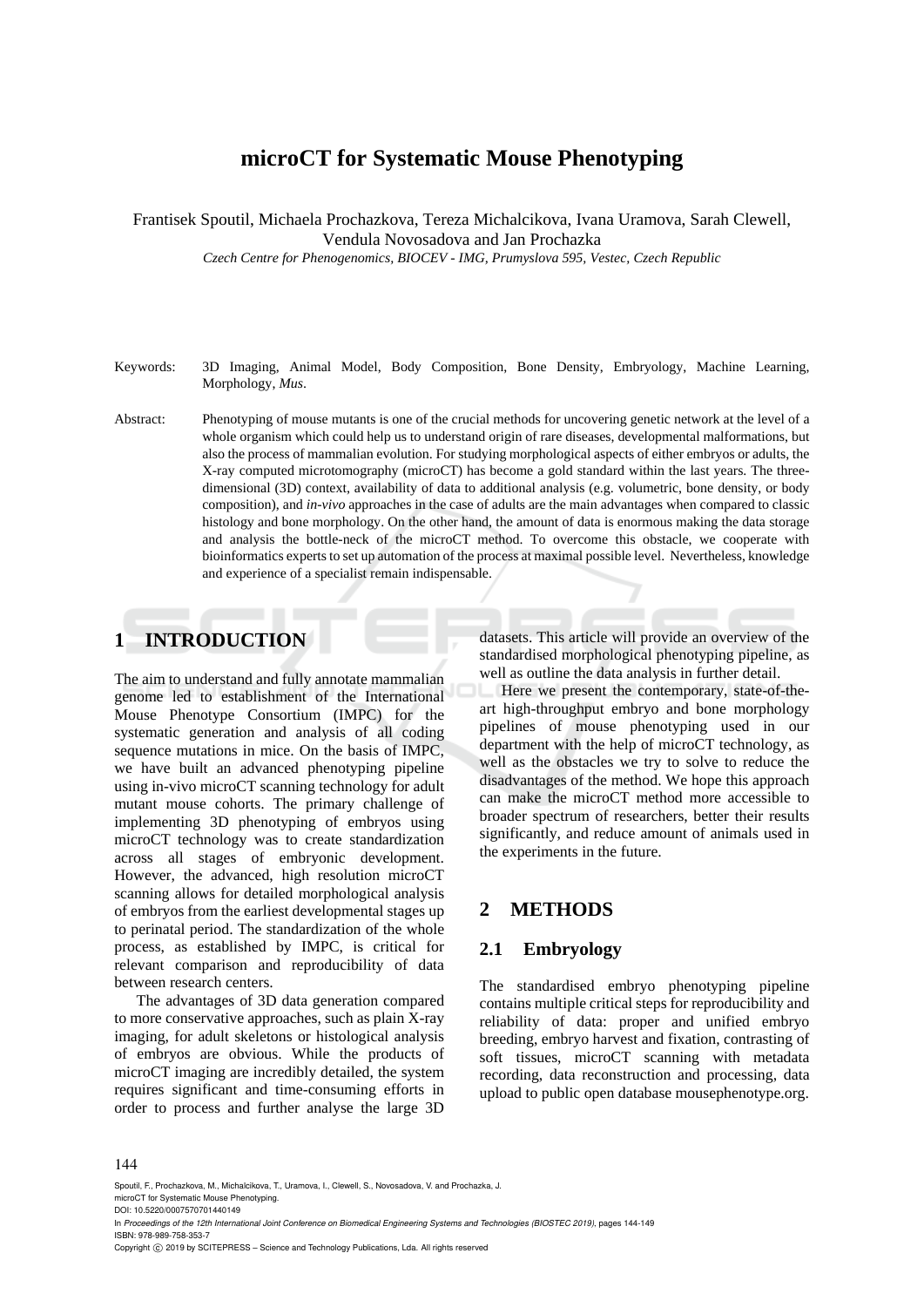## **2.1.1 Embryo Phenotyping Workflow**

To determine the effects of embryonic lethal gene mutations on development, embryos are harvested from pregnant females a strictly systematic way, leading to identification and characterisation of lethal phenotypes. The initial stage for investigation is E12.5. In case there are no living knockout (KO) embryos at this stage the E9.5 embryos are analysed. If KO embryos are absent at E9.5, earlier developmental stages are then analysed individually. In case there are living KO embryos at E12.5, the subsequent developmental stages (E14.5 and E18.5) are analysed.

After mating, females are visually examined every morning for a presence of the vaginal plug, which indicates embryonic day 0.5 (E0.5) of development.

Gravidity is confirmed by a weight gain or at earlier stages by ultrasonography. During embryo harvest on the desired day of embryonic development, yolk sacks are collected for genotyping and embryos are fixed with 4% paraformaldehyde (PFA).

## **2.1.2 Embryo Contrasting**

High-resolution microCT provides an opportunity to visualize embryos at various stages of development in 3D. Due to weak tissue mineralisation, a contrast agent must be applied to all specimens.

Smaller samples, e.g. E9.5 embryos, are fixed for 24 hours in 4% PFA and stained with 1% PTA (phosphotungstic acid) for up to 2 weeks. Larger samples, e.g. E18.5 embryos, are fixed for 1 week in 4% PFA and stained with Lugol's Iodine solution for 2 weeks or longer. Lugol's stock solution (10g KI and 5g  $I_2$  in 100ml H<sub>2</sub>O;) is diluted to 25% working solution in  $H<sub>2</sub>O$  to achieve neutral osmotic pressure to avoid tissue distortion.

### **2.1.3 Embryo Scanning and Reconstruction**

Stained specimens are removed from the contrast agent, rinsed with PBS and embedded in 2.5% lowgelling temperature agarose in tubes. Tubes of various sizes are used, depending on embryo size, (single 0.2ml PCR microtubes, 2ml microtubes with caps or 15ml falcon tubes cut to desired length). All specimens have to be wrapped in Parafilm to prevent evaporation.

Depending on the embryo size, SkyScan 1272 high-resolution microCT (Bruker, Belgium) is set up for voxel size  $0.2$  - 7 $\mu$ m, and  $0.5$  or 1 mm Al filter. 360° scan with 0.200° rotation step and 3 frames

averaging setup is used for scanning. Scanning takes from 5 to 20 hours per one sample, depending on size. Automated scanning of multiple samples is acquired by using sample carousel.

InstaRecon CBR Premium software (InstaRecon, USA) is used for reconstruction. The setup of reconstruction parameters such as smoothing, ring artefacts correction, beam hardening and intensities depends on the embryonic stage.

## **2.1.4 Embryo Phenotyping**

Within the embryonic lethal screen, three knockout embryos and one littermate, wild-type embryo are scanned and their phenotypes are evaluated. Gross morphology (growth retardation, development of limbs, formation of orofacial area, etc.) is assessed in whole-mount images and defects of inner organs (positioning and size of organs, tooth development, presence of cleft palate, etc.) are examined in the virtual sections.

## **2.2 Adult Morphology**

For standard morphological phenotyping, a cohort of 28 mice (14 wild types and 14 mutants, composed from 7 males and 7 females each) at the age of 13 weeks is scanned *in-vivo*.

### **2.2.1 Adult Morphology Workflow**

Each mouse is anesthetized by Zoletile injection, arranged in natural position and scanned in SkyScan 1176 in-vivo microCT (Bruker, Belgium). After scanning, the mouse is weighed and some basic body measurements are obtained with digital dial calliper.

Two reconstructions are produced from the primary data: i) for skeletal morphology and bone mineral density (BMD), and ii) for body composition analysis.

While the bone morphology is evaluated directly from its reconstruction files, for body composition analysis the core body is selected first before entering the analysis. Volume of interest (VOI) from body composition analysis is used also for BMD analysis excluding skull, tail and distal limbs.

The whole process takes about 34 working hours and 0.314 TB per cohort. See Figure 1 for a detail.

#### **2.2.2 Mouse Scanning and Reconstruction**

SkyScan 1176 in-vivo microCT (Bruker, Belgium) is set up for voxel size 35 µm, voltage of 50 kV, current of 160 µA, and 0.5 mm aluminium filter with 180° rotation. When using these parameters, scanning one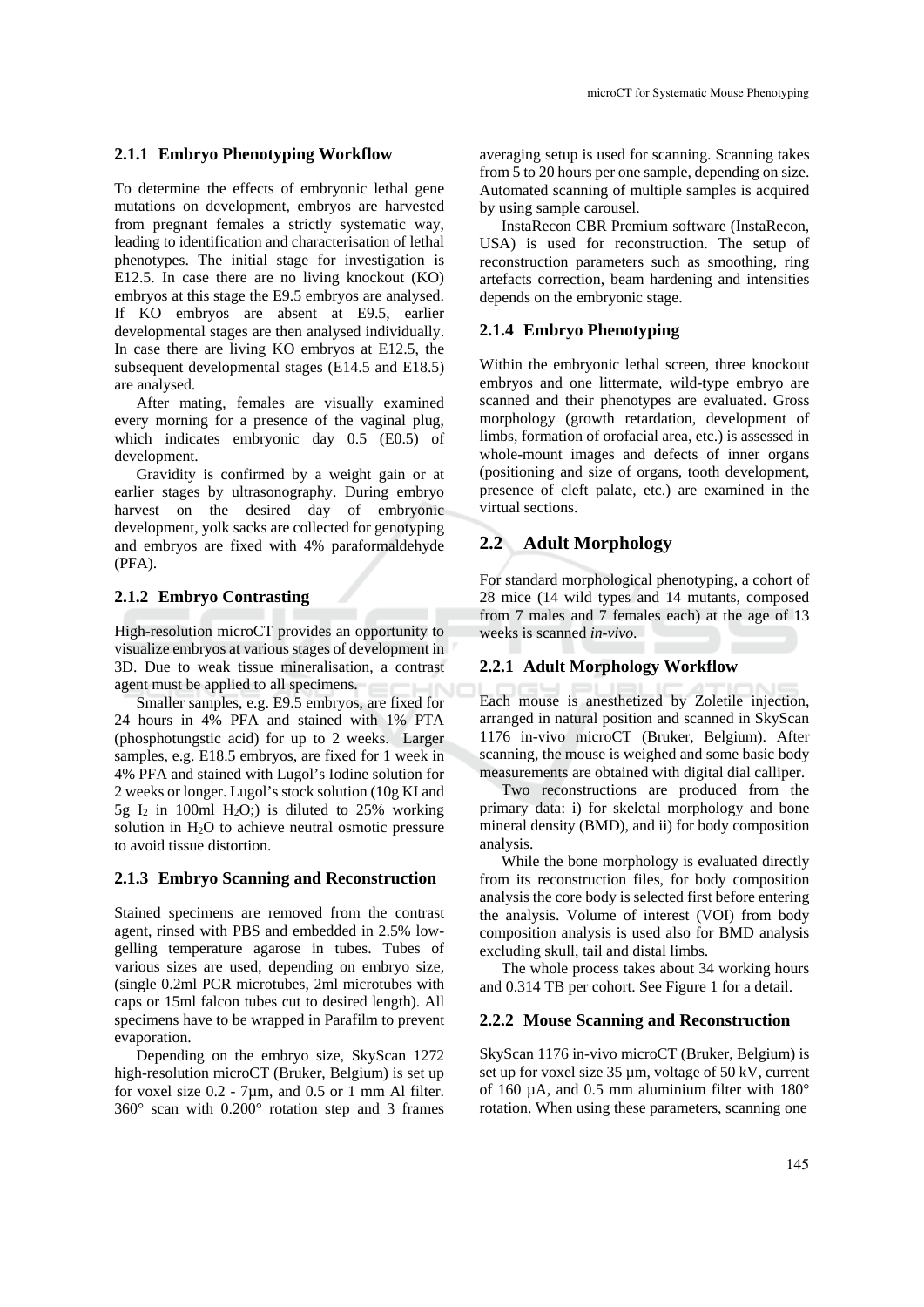

Figure 1: Scheme of adult mouse morphology and body composition workflow. Black: data acquisition; Red: data reconstruction; Orange: data preparation; Green: analysis; Blue: data storage; Grey: Excel output. smooth. = smoothing; ring art. corr. = ring artifact correction; hard. = beam hardening; def. px. mask = defect pixel masking; CS = border intensities for reconstruction.

mouse takes about 16 minutes and the mouse takes about 55.4 mGy/min.

For reconstruction InstaRecon CBR Premium software (InstaRecon, USA) is used. In the case of bone morphology, the reconstruction parameters, as recommended by Bruker microCT (Belgium) are set up as follows: smoothing  $= 3$ , ring artefact correction  $= 4$ , beam hardening  $= 36\%$ , intensities  $= 0.0047$  – 0.1230. For body composition analysis the values are changed to: smoothing  $= 7$ , ring artefacts correction  $=$  $= 5$ , beam hardening  $= 10\%$ , defect pixel masking  $=$ 5%, intensities  $= 0.0040 - 0.0200$ .

## **2.2.3 Bone Morphology Phenotyping**

CTvox software (Bruker microCT, Belgium) is the basic tool for bone morphology evaluation used. We record 53 qualitative and numerical variables describing axial, brachial, and cranial skeleton to localize effect of the mutation. 8 standardized views on the whole skeleton or its selected parts (cranium, limbs) are taken for each sample, as well as details of malformations if they occur.

#### **2.2.4 Body Composition Analysis**

CT analyzer (CTan: Bruker microCT, Belgium) and Batch Manager (BatMan: Bruker microCT, Belgium) software are used for VOI selection as well as analysis itself.

The analysis is based on different density of bones (and teeth), lean, and fat (with lungs) which is then distinguishable by X-rays. Primary data includes absolute and relative volume of all three parts, which are recalculated to absolute and relative mass assumptions of lean and fat.

Machine learning-based procedure is developed and tested at our centre to automatize the VOI selection.

## **2.2.5 Bone Mineral Density**

The same software is used also for evaluation of bone mineral density (BMD) and tissue mineral density (TMD) within the VOI of body composition analysis.

The values are calculated based on results from calibrated hydroxyapatite phantoms scanned and reconstructed under the same conditions.

Two secondary variables are computed from the basic ones: bone mineral content (BMC), and BMC per body mass.

## **2.3 Bioinformation Solution**

As one of the primary goals in phenotyping is to implement a high-throughput approach, maximum automation of the whole procedure with the help of machine-learning is optimal for our methodological development, now and in the future. Although we want to end up with total automation, we start step by step by solving the most time-demanding problems, which are i) VOI selection and ii) extraction of analysis results, for body composition analysis.

Manual selection in CTan was originally used for VOI definition. The biggest challenge for automation is how to train the software to delineate what is the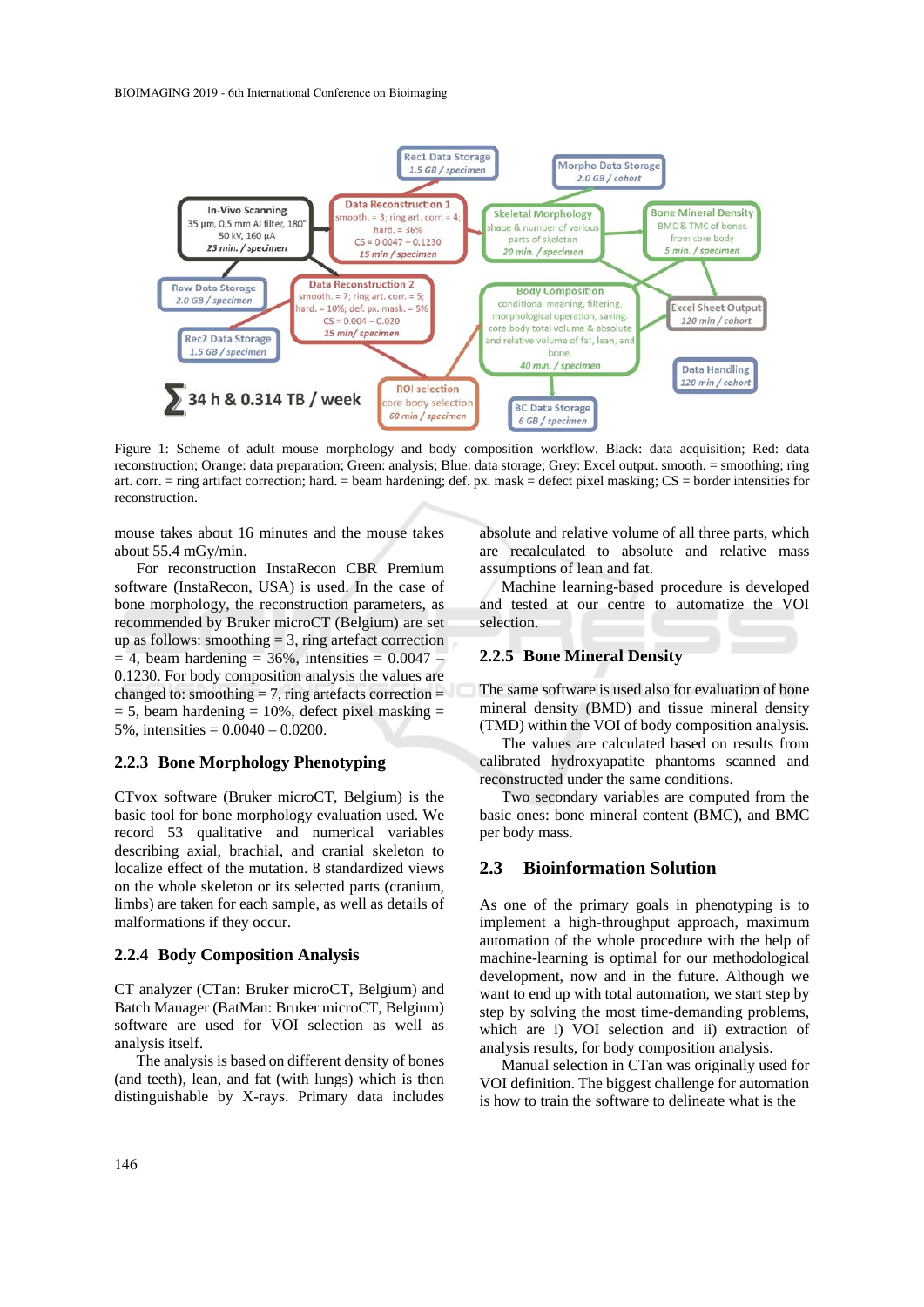

Figure 2: MicroCT scans of wild type murine embryos at different stages of development. A-C - whole-mount views, A'-C' virtual sagittal sections.

relevant specimen (i.e. mouse), as the size, shape, and even orientation of some parts (e.g. limbs) have significant variability between samples and slices. To overcome this huge variability, machine-learning using U-net deep neural network in PyTorch (Paszke et al., 2017) with principal component analysis based reorientation in R (R Core Team, 2015) and RStudio (RStudio Team, 2016) with EBImage (Pau et al., 2010), pixmaps (Bivand et al., 2015), and magick (Ooms, 2018) libraries are applied based on previous manual selection. Although the algorithm is still under development and results need to be check by a specialist, it has already increased the efficiency of VOI selection 15:1 hour per whole mouse cohort (i.e. 28 mice). The data for VOI selection is rotated first with principal component analysis (PCA), the starting virtual section image for VOI is selected based on the shape similarity in the cervical area, and then the software crops all images section by section, i.e. in 2D to keep core body only. The accuracy of selecting the 1st virtual slice is very high and differs a few slides from selection of specialist, especially in animals with less standard position (e.g. when shoulders are moved more cranially). We were testing also VOI selection based on 3D model, but the results were comparable to 2D model approach, but computation time was longer. Moreover, 2D approach enables better correction of results by specialist. While

training the algorithm for automatic selection of the areas of interest, we used 100 mice (more than 60 thousands virtual sections), which were manually corrected. The final algorithm has been now used for more than 1000 mice, and will be retrained to achieve increasingly higher accuracy.

CTan saves results of every analysis to .CSV table format with all procedures data acquired. The ideal final stage of automation would connect the ROI selection and data extraction with CTan's macro for body composition analysis along with its sophisticated methods for smoothing, noise reduction and separation.

However, the real challenge is automation of bone morphology. We want the software to be able to distinguish and identify individual bones or parts of the skeleton (e.g. spine, skull, paws), to compare them with standard shape variability of baseline, and highlight any differences worthy of attention of a morphologist. Although some similar approaches already exist (e.g. Baiker et al., 2010, Wise et al., 2013), their results are not fully applicable for our demands and their optimization or finding of original solution will be needed.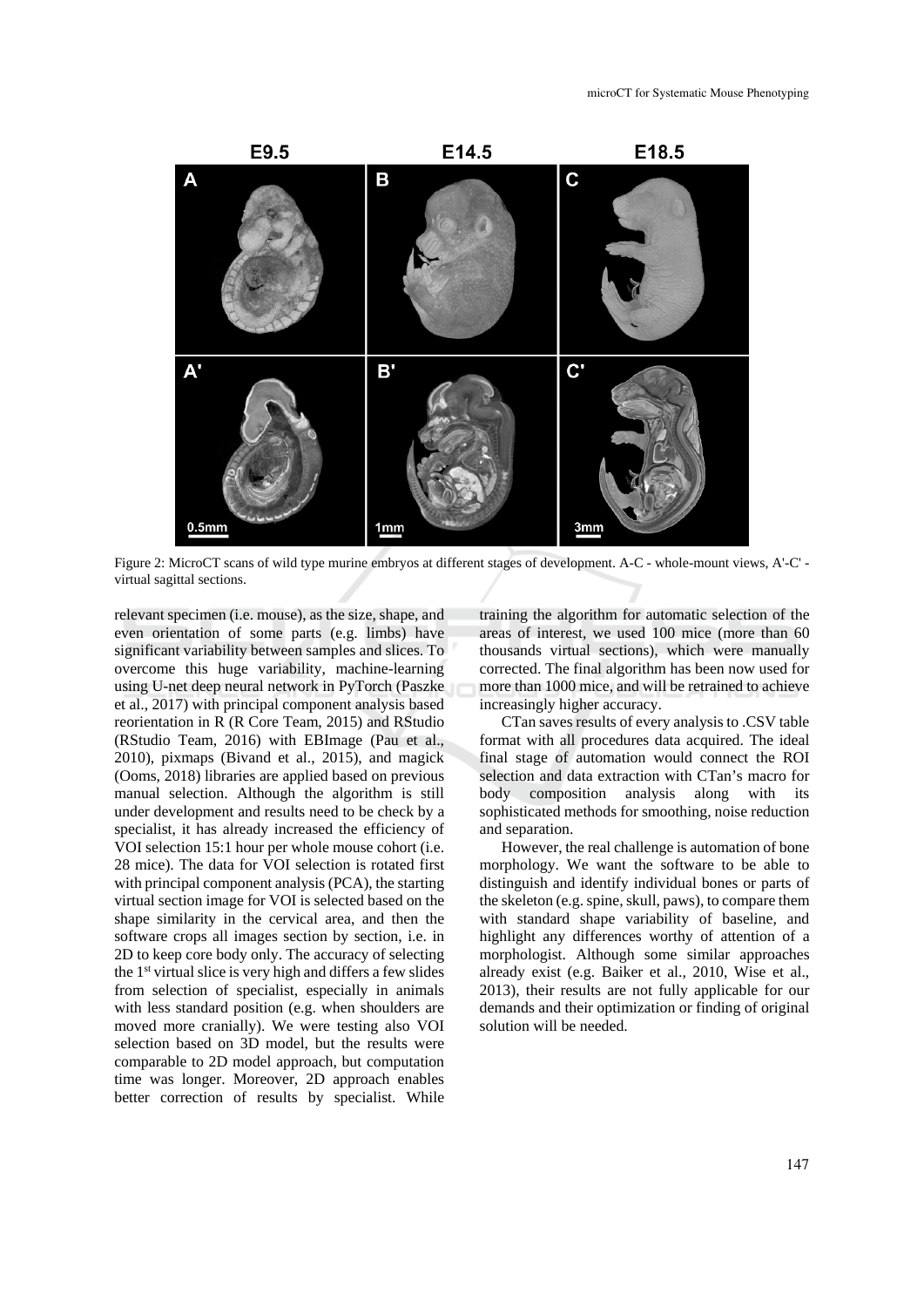## **3 RESULTS & DISCUSSION**

## **3.1 Embryo Morphology**

Within the embryology lethal screen, we have at the moment phenotyped 12 lineages. One of the lineages was lethal before E9.5, four were perinatal lethal and two were identified as "subviable" lineages. The rest of strains were lethal between E9.5 and birth. See Figure 2 for examples of scans and virtual sections of wild type embryos at different developmental stages. For embryos older than E9.5, we used the Lugol's solution as contrast agent. Noteworthy, dilution of working solution in water and not PBS turned out to be methodologically crucial as this approach does not cause tissue shrinkage.

We have observed various pathologies, such as growth retardation, short face, and heart and intestinal dysmorphology in the embryos. We could evaluate the latter mentioned phenotypes thanks to the high resolution microCT scanning. It would be very difficult or even impossible to get this data from classical histology, especially in cases where we assessed the length and shape of the inner organs (e.g. in case of embryonic intestine).

Our next goal in embryo screen is the adoption of an atlas-based approach of organ recognition shared among the IMPC centers (eg. Brown et al., 2018), which will point out even slighter differences in organ shape and position to a researcher, and quantify the volume.

## **3.2 Adult Morphology**

In-vivo microCT use in adult mouse morphology brings numerous advantages compared to standard, 2D X-ray imaging: the level of detail is much higher, we are able to select appropriate angle and section of view to show a structure of interest without compromise from X-ray shielding by surrounding tissues. In that way we are able to observe structures like rib rudiments on cervical vertebra, even slight opening of skull sutures or dorsal arches of vertebrae, occurrence of *baculum* in females, or ossification in tendons of mouse. See Figure 3. This results in higher probability an effect of mutation will be uncovered (especially in heterozygotes) and that we will be able to separate it from general genetic background of the mouse strain. We have scanned and analysed 27,825 WT mice of both sexes so far, which serves as baseline of comparison for the relevance of abnormal morphology findings in KO mutant mice. There were 784 WT mice (2.74 %) with some abnormal morphology findings. This number is almost two

times lower than in KO mutant mice (all mutations together), where some abnormality was recorded in 1680 animals from 33,263 (4.81 %).

The greatest advantage of microCT though, is the possibility to reuse the data of spatially different Xray absorption repeatedly. This quality is used also for body composition analysis, where double-energy Xray analysis (DXA) is standard for IMPC. In the case of DXA the amount of fat and lean is computed from differences in absorption of X-rays of two energies. MicroCT brings another quality: spatial distribution of fat and lean, which is important especially for fat tissue, as differences there are clinical differences, whether the fat is stored more subcutaneously or viscerally. In our department, significant differences in baseline WT body composition were found in 17 of 46 KO mutant mouse gene cohorts with this analysis so far.



Figure 3: Examples of skeletal dysmorphology. A) Rib osteoneogenesis due to injuries in mouse mutant (compare to B and D). B) Malformation of scapula and ulna in mouse mutant (compare to A). C) Malformation of the 1<sup>st</sup> and 2<sup>nd</sup> thoracic vertebra in wild type mouse:  $1<sup>st</sup>$  one without fusion of dorsal arch, 2nd one without prolongation of spinal process (compare to D). D) Cervical rib of  $7<sup>th</sup>$  cervical vertebra causing malformation of the 1<sup>st</sup> thoracic rib in mouse mutant. E) Extra ossification in pelvic region of mouse mutant (compare to F). F)  $6<sup>th</sup>$  lumbar vertebra with morphology of the 1<sup>st</sup> sacral one in mouse mutant (compare to E). S1:  $1<sup>st</sup>$  sacral vertebra; T1:  $1<sup>st</sup>$  thoracic vertebra; arrowheads: pointing to mentioned malformation. Figures not in the same scale.

Magnetic resonance imaging (MRI) can be used for body composition and even for general skeletal morphology too. Its results are even much better for soft tissue morphology. However, the crucial disadvantage (besides much higher working costs compared to microCT) is, that it isn't able to quantify bone density.